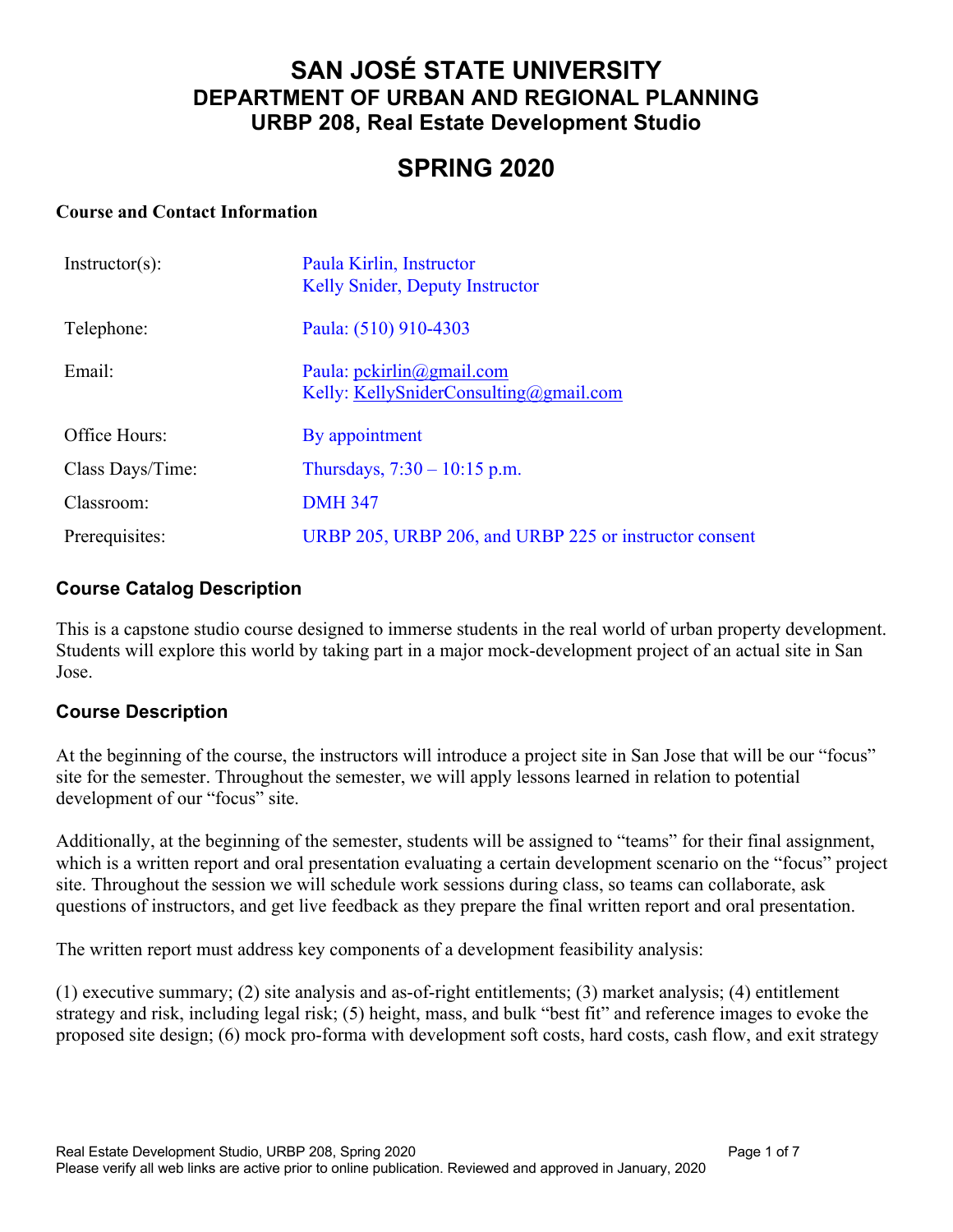identified; (7) financing proposal and return-on-costs projections; and containing a clear (8) recommendation for action. The report must also address issues of sustainability, equity, and community.

In place of a final exam, during exam week we will have a special class session, when team will make a 20 minute oral presentation of their proposal, which must include a slide deck and other appropriate visual/graphic materials. Each team's presentation will be followed by a 10-minute question  $\&$  answer session during which other students, instructors, and guest "judges" will ask questions about the presentation.

The goal of the focus site and the final presentation assignment is for students to actively engage in the process of preparing a development proposal and analyses required to support the proposal, as well as to thoughtfully incorporate and communicate themes of sustainability, equity, and community. We strongly encourage students to be creative and draw on their own backgrounds, interests, and experience for the final assignment.

## **Course Learning Outcomes (CLO)**

Upon successful completion of this course, students will be able to:

- 1. Identify the key criteria for evaluating a land parcel as suitable for development.
- 2. Recognize and explain the key aspects of a project's feasibility (or infeasibility), including an assessment of entitlement risk; site design and programming; analysis of soft costs and hard cost projections; measuring stakeholder support; ways to measure Return on Investment; and investment exit strategies.
- 3. Create a feasible development proposal containing an executive summary, simple financial pro forma, recommendation for action, and detailed sections supporting the recommendation.
- 4. Effectively present a development proposal which can be tailored and modified depending on the audience, such as: investors/lenders; land use decision-makers; civic and neighborhood leaders; community groups; elected officials; and property owners and neighbors.

## **Required Texts/Readings**

None. Articles, lecture notes, and PowerPoint presentations will be distributed electronically via "Google Drive" or e-mail.

## **Course Requirements and Assignments**

Your grade for the course will be based on the following assignments and other activities:

| <b>Assignments</b>                             | Due<br>Date(s) | <b>Percent of</b><br>Course<br>Grade | <b>Course Learning</b><br><b>Objectives Covered</b> |
|------------------------------------------------|----------------|--------------------------------------|-----------------------------------------------------|
| <b>Class Participation</b>                     | N/A            | 25%                                  | $1, 2, 3 \& 4$                                      |
| Written Assignment $1$ – Property Tax Exercise | 2/27           | 10%                                  |                                                     |
| Written Assignment $2 - Cash$ Flow and Return  | 3/26           | 10%                                  | 2, 4                                                |
| on Costs                                       |                |                                      |                                                     |
| Final Presentation – Team Written              | 5/14           | 30%                                  | $1, 2, 3 \& 4$                                      |
| Report/Slide Deck                              |                |                                      |                                                     |
| Final Presentation – Team Oral Presentation    | 5/14           | 25%                                  | $1, 2, 3 \& 4$                                      |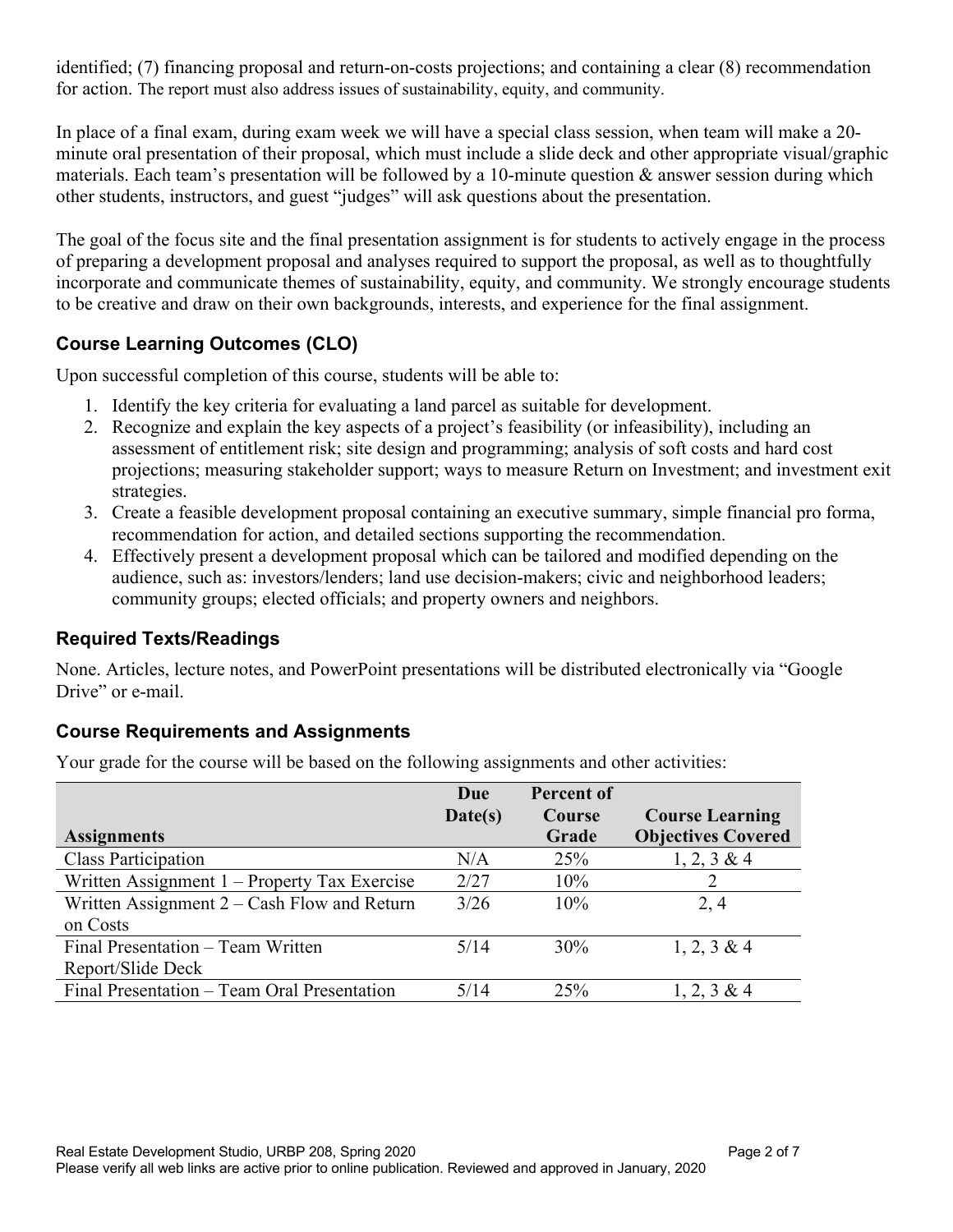#### **Final Examination or Evaluation**

There is no final examination. The studio course culminates in a written report and oral presentation of a development proposal.

## **Grading Information**

Grades for written assignments and final assignments will be assigned as letter grades using a 4-point scale  $(A =$ 4.0, A- = 3.67, B+ = 3.33, B = 3, B- = 2.67, C+ = 2.33, C = 2.0, C- = 1.67, D = 1, and F = 0). The letter grade will be converted to a number of points and weighted based on the table above. The final grade will be converted from points to a letter grade  $(A = 3.85+, A = 3.50 - 2.84, B = 3.17 - 3.49, B = 2.85 - 3.16, B = 5.6$  $2.50 - 2.84$ , C+ =  $2.17 - 2.49$ , C =  $1.85 - 2.16$ , C- =  $1.50 - 1.84$ , D+ =  $1.17 - 1.40$ , D =  $0.85 - 1.16$ , F =  $0 -$ 0.84).

Late assignments will lose one letter grade (A to B, B to C, etc.) for each day the assignment is late.

Class participation is based on regular attendance at all classes; listening to and engaging thoughtfully with guest lecturers; active engagement during in-class work sessions for your final projects; and out-of-class engagement with other students, instructors, and guest lecturers.

## **Classroom Protocol**

Students should attend every class. Please notify the instructors or a classmate via email or text beforehand if you cannot attend. All students are expected to be attentive, engaged, ask questions, and interact regularly with other students, guest lecturers, and the instructors.

## **University Policies**

Per University Policy S16-9 *(http://www.sjsu.edu/senate/docs/S16-9.pdf)*, relevant university policy concerning all courses, such as student responsibilities, academic integrity, accommodations, dropping and adding, consent for recording of class, etc. and available student services (e.g. learning assistance, counseling, and other resources) are listed on Syllabus Information web page (http://www.sjsu.edu/gup/syllabusinfo), which is hosted by the Office of Undergraduate Education. Make sure to visit this page to review and be aware of these university policies and resources.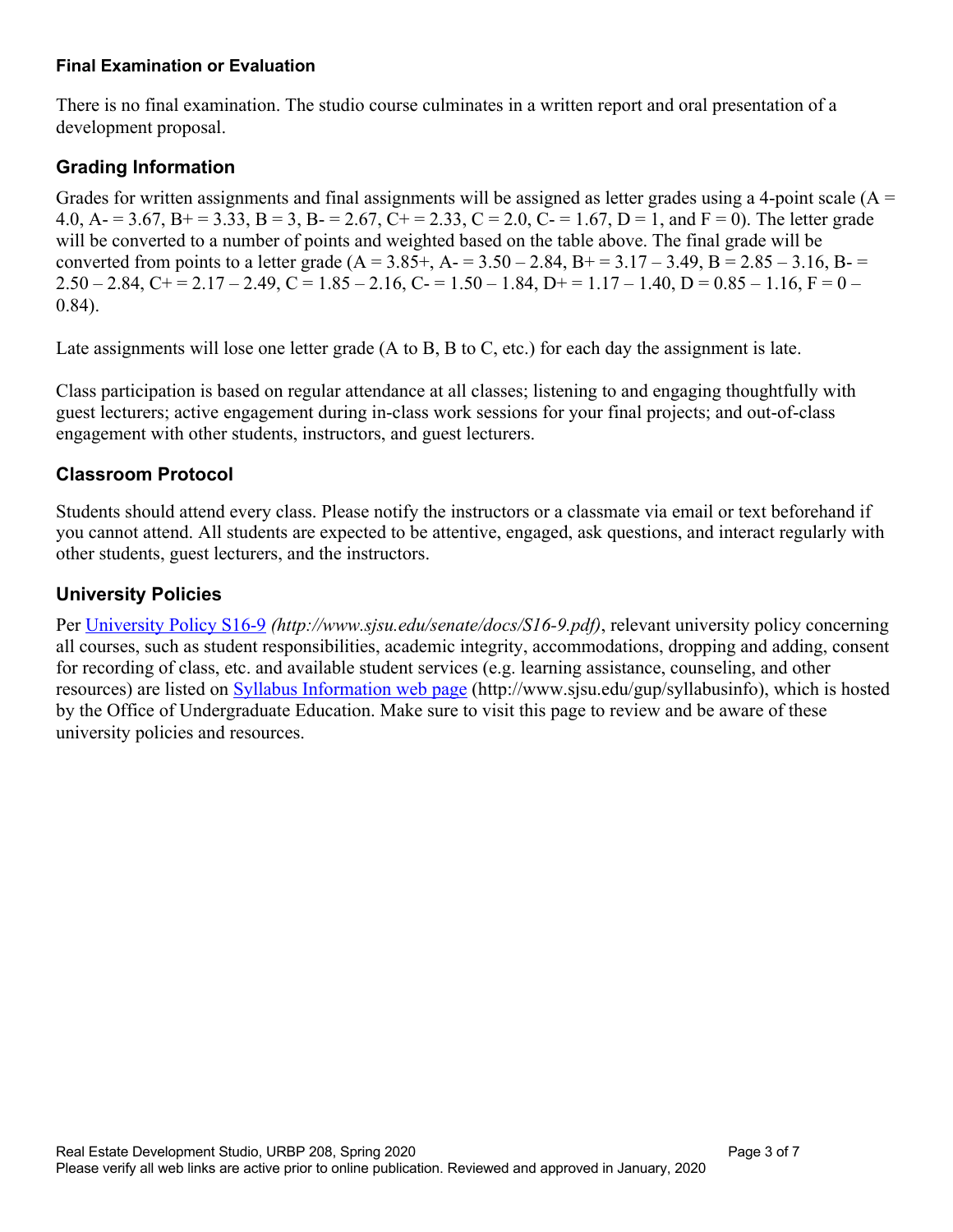# **Course Number / Title, Semester, Course Schedule**

*Please note that the course schedule is subject to change.*

## **Course Schedule**

| <b>Week/Lesson</b> | Date | <b>Topics, Readings, Assignments, Deadlines</b>                                  |
|--------------------|------|----------------------------------------------------------------------------------|
| /Module            |      | (If appropriate, add extra column(s) to meet your needs.)                        |
|                    |      |                                                                                  |
| 1                  | 1/23 | Introduction + Overview                                                          |
|                    |      | Instructor Intros/Backgrounds<br>$\circ$                                         |
|                    |      | Student Intros/Backgrounds<br>$\circ$                                            |
|                    |      | Why are you taking this class?<br>$\circ$                                        |
|                    |      | What do you hope to get out of your experience in class?<br>$\circ$              |
|                    |      | Overview of the semester                                                         |
|                    |      | Introduction of Focus Project Site<br>۰                                          |
|                    |      | In-class Exercise: What does X\$ get you in the Bay? [live search]               |
|                    |      | Craigslist, Zillow, apartments.com, etc.]                                        |
| $\overline{2}$     | 1/30 | <b>Real Estate Development</b>                                                   |
|                    |      | Process: design, funding, entitlements, construction,<br>$\circ$                 |
|                    |      | stabilization                                                                    |
|                    |      | o Real Estate Industry "quadrants": Developers, Money,                           |
|                    |      | Public/Community, Tenants/Residents/End Users                                    |
|                    |      | Deep dive into Focus Project Site                                                |
|                    |      | History of Focus Project Site development proposals<br>$\circ$                   |
|                    |      | Overview of final presentation assignment (carries through<br>$\circ$            |
|                    |      | semester)                                                                        |
| 3                  | 2/6  | Guest Lecture: Civil Engineer                                                    |
|                    |      | Infrastructure and Site Preparation                                              |
|                    |      | Subdivisions, Grading, Natural Resources, Utility Plans                          |
| $\overline{4}$     | 2/13 | Housing Module 1: Kelly Snider<br>$\overline{\phantom{a}}$                       |
|                    |      | Residential development pro formas<br>$\overline{\phantom{a}}$                   |
|                    |      | Discussion of 2020 Prop. 13 "split roll" initiative?<br>$\overline{\phantom{0}}$ |
|                    |      | Overview to an "Equity Lens" on land use (gentrification,                        |
|                    |      | displacement, structural and systemic racism in real estate)                     |
|                    |      | ***                                                                              |
|                    |      | Assignment #1: Property Tax Calculations [due 2/27]                              |
| 5                  | 2/20 | Guest Lecture: Co-living Company Representative                                  |
|                    |      | Co-living, short-term rentals, and other residential real estate trends          |
|                    |      | ***                                                                              |
|                    |      | Work session for final presentation                                              |
| 6                  | 2/27 | Housing Module 2: Kelly Snider                                                   |
|                    |      | Housing and Mixed-Use Development projects                                       |
|                    |      | ***                                                                              |
|                    |      | Assignment #1 due                                                                |
| $\overline{7}$     | 3/5  | Retail + Commercial Module 1: Michael Strahs                                     |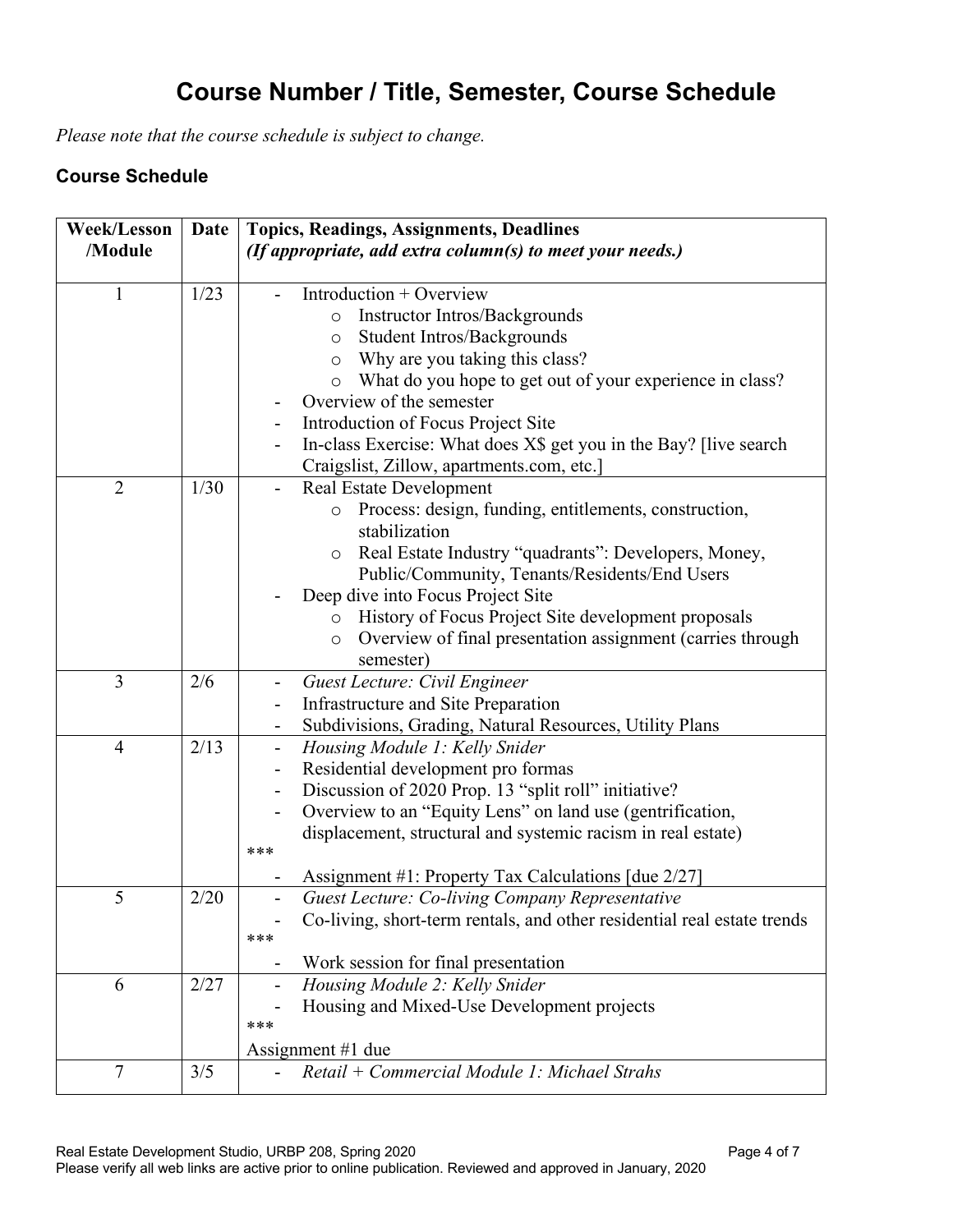| <b>Week/Lesson</b> | Date         | <b>Topics, Readings, Assignments, Deadlines</b>                                                                                                                                                                                                                                                                                                                                              |
|--------------------|--------------|----------------------------------------------------------------------------------------------------------------------------------------------------------------------------------------------------------------------------------------------------------------------------------------------------------------------------------------------------------------------------------------------|
| /Module            |              | (If appropriate, add extra column(s) to meet your needs.)                                                                                                                                                                                                                                                                                                                                    |
|                    |              | Retail + Commercial Development [retail ground-up; simple pro<br>$\overline{\phantom{0}}$<br>forma]                                                                                                                                                                                                                                                                                          |
| 8                  | 3/12         | Retail + Commercial Module 2: Michael Strahs<br>Value-Add Strategies $+$ how to build a value add pro forma<br>***<br>Assignment #2: VP memo to investors analyzing development<br>-                                                                                                                                                                                                         |
| 9                  | 3/19         | opportunity [due 3/26]<br>Guest Lecture: For-Sale Housing Developer<br>Developing For-Sale Housing<br>***<br>Receive Assignment #1 grades and feedback                                                                                                                                                                                                                                       |
| 10                 | 3/26         | Guest Lecture: Architect/Builder<br>$\overline{\phantom{0}}$<br><b>Alternative Construction Techniques</b><br>***<br>Work session for final presentation                                                                                                                                                                                                                                     |
| 11                 | 4/2          | SJSU Spring Break - No Class                                                                                                                                                                                                                                                                                                                                                                 |
| 12                 | 4/9          | Guest Lecture: CEQA/Land Use Expert<br>Local Control vs. State Control"<br>CEQA (why it exists; exemptions; why some want it<br>$\circ$<br>modified; why others don't)<br>SB35<br>$\circ$<br>SB50<br>$\circ$<br>Housing Accountability Act reinforcements<br>$\circ$<br>SB330 Housing Crisis Act<br>O<br>***<br>Submit First Draft of Final Presentation – Team Written<br>Report/Slide Deck |
| 13<br>14           | 4/16<br>4/23 | Guest Lecture: Advocacy Organization; Public Space Designers<br>Homelessness<br><b>Public Placemaking</b><br>***<br>Receive Assignment #2 grades and feedback<br>Guest Lecture: Government $+$ Community Relations Consultant<br>-                                                                                                                                                           |
|                    |              | Community outreach<br>-<br>Land use regulation/policy and intersections with issues of<br>sustainability and equity                                                                                                                                                                                                                                                                          |
| 15                 | 4/30         | Guest Lecture: Policy Advocacy Organization<br>$\overline{\phantom{0}}$<br>Public advocacy<br>***<br>Receive Feedback on First Draft of Final Presentation – Team<br>$\overline{\phantom{0}}$<br>Written Report/Slide Deck<br>Work session for final presentation                                                                                                                            |
| 16                 | 5/7          | Guest Lecture: Real Estate Developer/Consultant<br>-<br>"Follow the money in real estate":<br>Investments<br>$\circ$                                                                                                                                                                                                                                                                         |